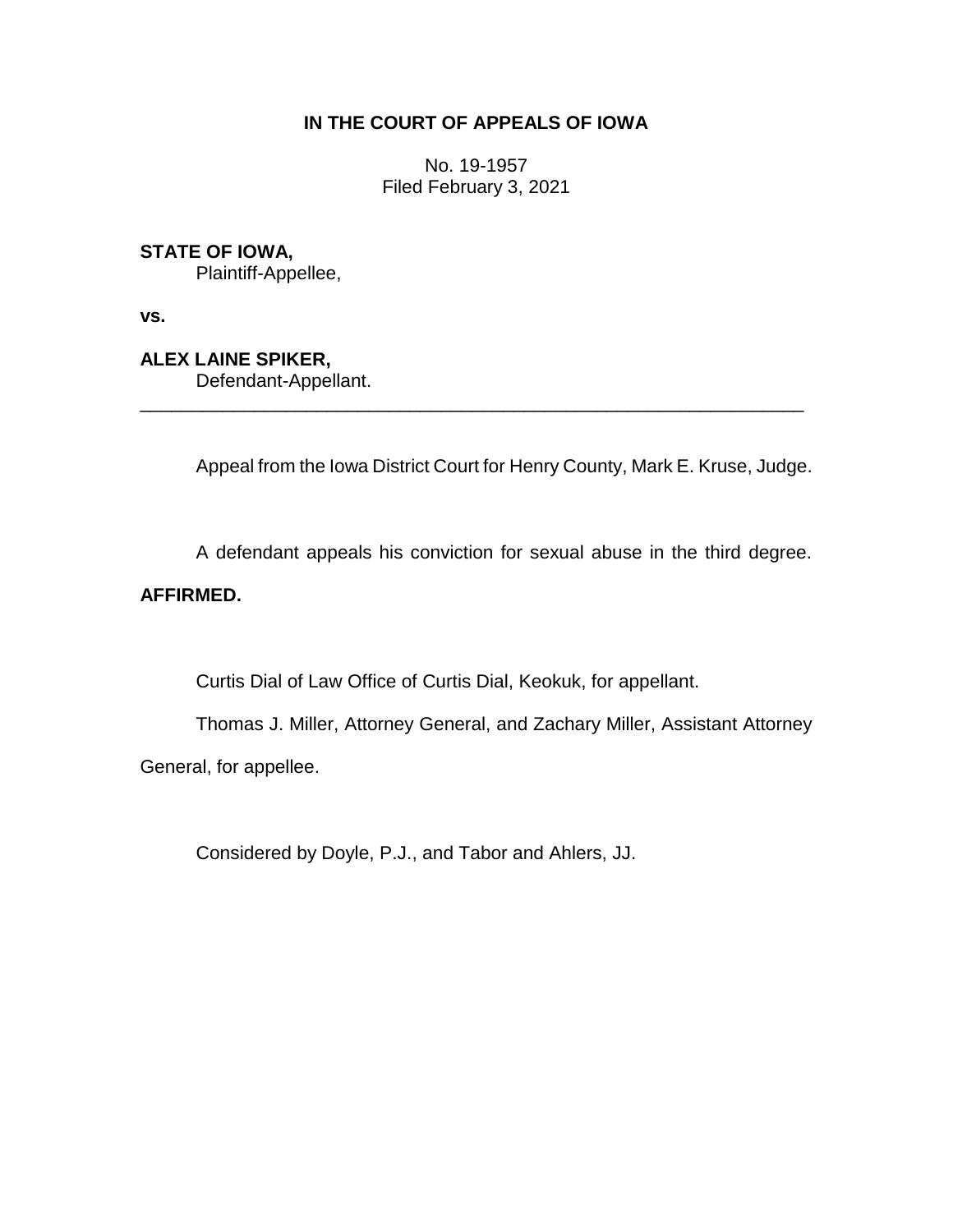### **TABOR, Judge.**

A jury found Alex Spiker guilty of sexual abuse in the third degree for committing a sex act without consent. Spiker seeks a new trial. On appeal, he argues (1) the district court should have granted a mistrial or new trial based on the prosecution's late disclosure of exculpatory evidence, and (2) the court erred in denying his motion to continue the trial based on newly discovered evidence. Because Spiker failed to preserve error on his first claim and waived error on his second claim, we affirm the court's rulings and uphold the conviction.

#### **I. Facts and Prior Proceedings**

Late one night in April 2018, S.N. visited a bar in Mount Pleasant for some drinks. She joined only two other patrons, including Spiker. S.N. recognized Spiker from previous visits to the bar though they weren't on a first-name basis. They started chatting and quickly bonded over a mutual friend, and Spiker's coworker, Steven Reitz. S.N. grew more comfortable conversing with Spiker, knowing he worked with her close friend. Reitz was also S.N.'s neighbor.

Around 2:00 a.m., S.N. tried calling her ex-boyfriend, Devin, for a ride home but received no response. She lived about a half hour away from the bar. When S.N. explained her situation, Spiker offered to drive her home. S.N. agreed.

Rather than taking the main highway, Spiker took a "back route" consisting of gravel roads. During that drive, Spiker pulled over several times to make advances toward S.N. She recalled him groping her inner thighs and moving to kiss her. He also tried to "rub her vagina." S.N. told him "no" and scooted closer to the passenger-side door. Yet he ventured to grope her five or six more times. S.N. testified she said "no" after each advance.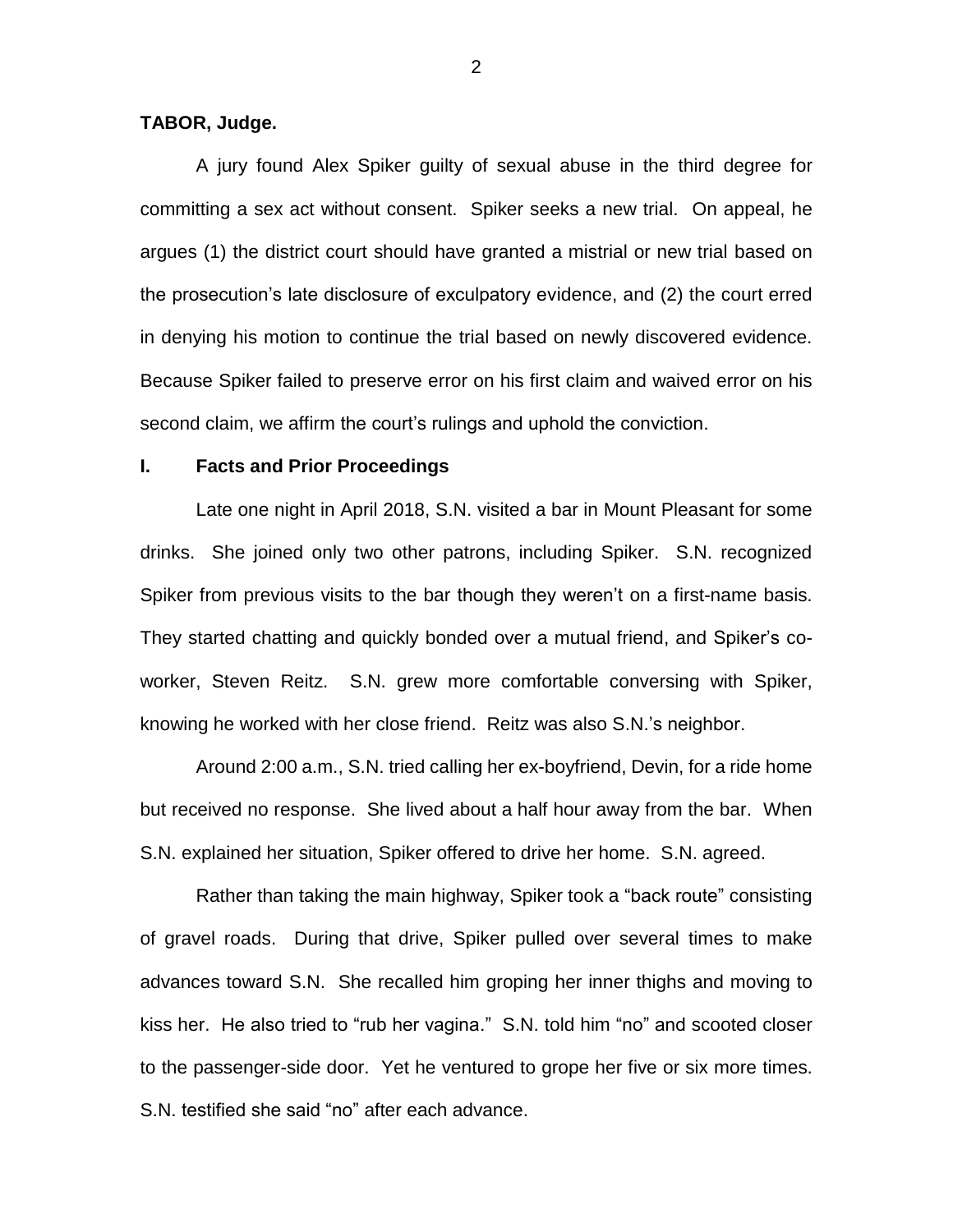To deter the unwanted attention, S.N. called her long-time friend, Joshua Jerrel. During their conversation, Jerrel advised her "to get the vehicle to stop so she could call for help." He also told her to call the police. But S.N. never did. She reasoned: "I only had one percent left on my phone. I didn't think that [police] would be able to find me."

After the phone call, S.N. asked Spiker to stop the car so she could go to the bathroom. In an isolated area, S.N. walked toward the ditch and urinated. Before she could pull up her pants, Spiker "came over and pushed [her] down." S.N. testified that he thrusted her legs over her head, spit on her vagina, and then inserted his penis into her vagina. S.N. later reported Spiker also placed his fingers in her anus. After about a minute of intercourse, Spiker stopped and walked back to the car.

Once S.N. returned home, she messaged Reitz for help. Reitz picked her up and took her to his place two blocks away. He testified S.N. was "emotionally distraught" and "smelled of urine." While she was confiding in Reitz, S.N. received a Facebook message from Spiker. He apologized for "whatever happened tonight" and pleaded with her not to tell anyone. After that, Spiker sent a couple more messages asking S.N. to respond.

Around 4:00 a.m., Spiker drove back to S.N.'s house and sent her another message: "Come outside real quick please." S.N. and Reitz met him outside. Reitz recalled a "loud exchange" ensued because he was "irate" with Spiker. Reitz hit Spiker in the stomach and kneed him in the side, but Spiker did not fight back. The noise awoke Devin, who was staying at S.N.'s house. When S.N. said "this guy raped me," Devin "proceeded to take Spiker to the ground and just pummel him."

3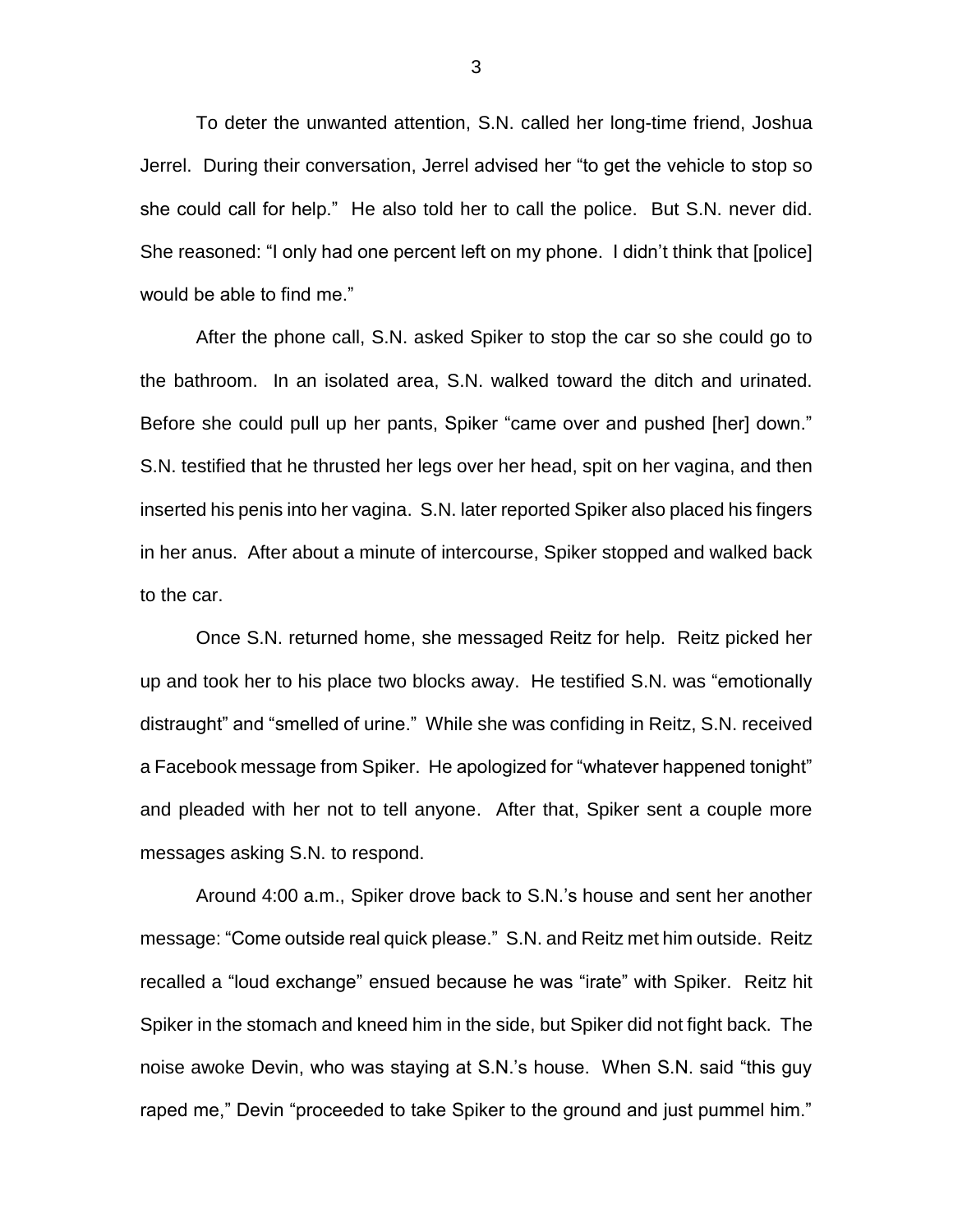Soon Henry County Deputy Richard Stallman and Deputy Aaron Aplara arrived at S.N.'s house.<sup>1</sup> After breaking up the fight, Deputy Stallman approached Spiker and asked what happened. Spiker replied, "I'm probably going to prison." Then Spiker admitted having intercourse with S.N., telling the deputy "he believed it to be consensual at the time, but then afterwards realized that maybe it wasn't." While Spiker spoke to Deputy Stallman, S.N. and Reitz shared their side of the story with Deputy Aplara. Based on his initial impression, Deputy Stallman placed Spiker into custody and took him to the sheriff's office for questioning. After the interrogation, Deputy Stallman informed Spiker he was being charged with sexual abuse in the third degree.

Meanwhile, S.N. went to the Henry County Health Center to undergo a sexual-assault examination. Based on S.N.'s allegations, the nurse took swabs of her vagina and anus. Soon after, Deputy Stallman and Deputy Aplara visited with S.N. at the health center. During their interview, Deputy Stallman took photographs of S.N.'s cell phone to capture Spiker's Facebook messages as evidence. Deputy Stallman also retrieved the rape kit and several articles of S.N.'s clothing. Later testing showed Spiker's DNA on the vaginal swabs, as well as on S.N.'s underwear. No testing was performed on the anal swab.

Ten days after those events, the State charged Spiker by trial information with third-degree sexual abuse, accusing him of "performing a sex act against [S.N.'s] will or by force." *See* Iowa Code §§ 709.1, 709.4(1)(a), and 903B.1 (2018).

<sup>&</sup>lt;sup>1</sup> The officers received a disturbance call from a neighbor after the fight broke out.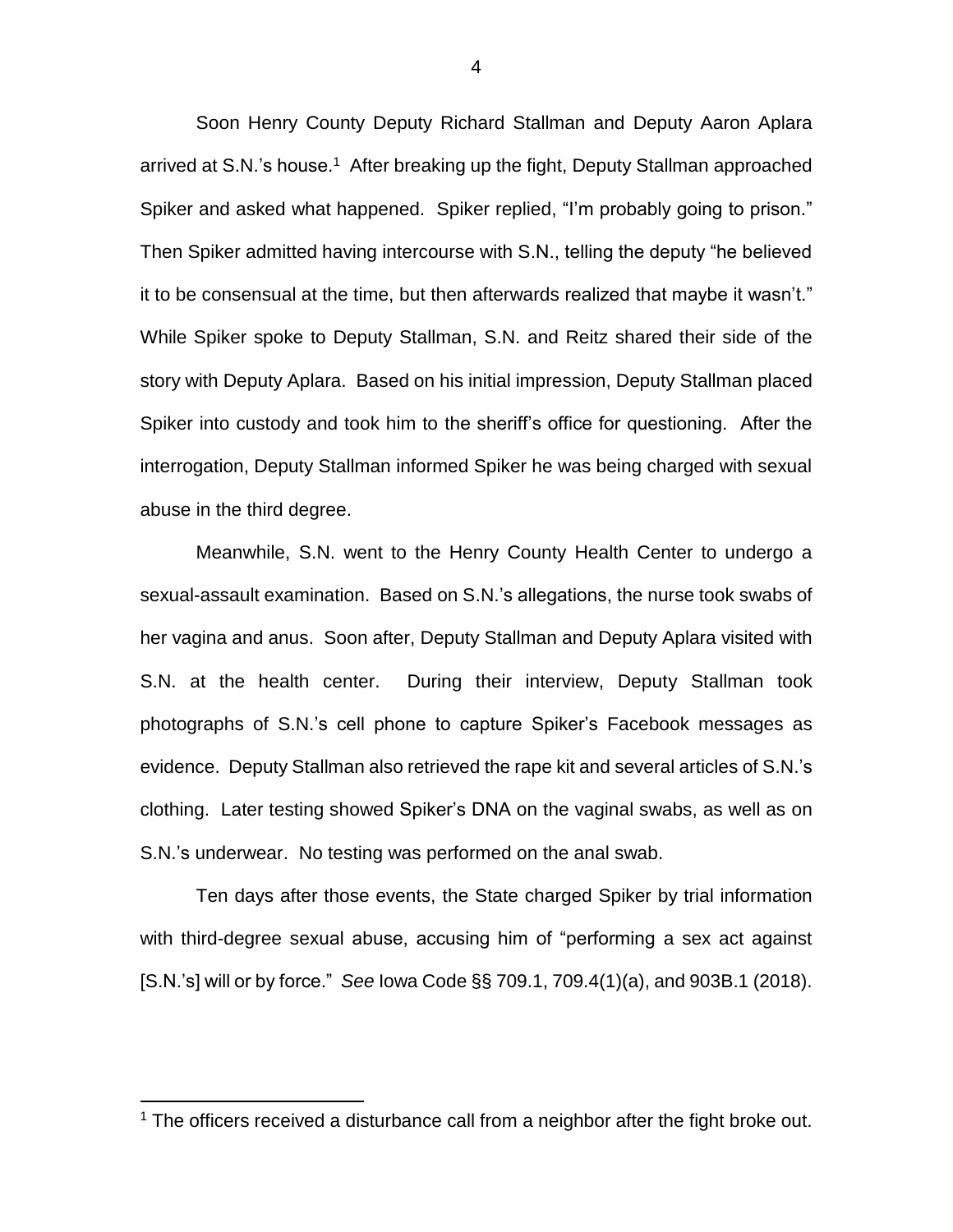In the accompanying minutes of evidence, the State described the probable testimony of S.N., Reitz, and the two deputies.

The next day, April 17, Spiker moved to produce "any recorded statements of [him] or any witnesses interviewed"; "all text messages, photographs or other items referenced in the minutes of testimony"; and "all documents, reports, photographs or other items not otherwise requested which the state intends to show to the jury at any time during the course of trial." In June 2018, defense counsel deposed S.N., Reitz, and Deputy Stallman.

Through their depositions, defense counsel learned the sheriff's office had digital copies of Spiker's Facebook messages. 2 Deputy Stallman recalled he did not send copies to the county attorney's office. He said: "Once they're requested, we'll be happy to send them over." When asked about the rape kit, Deputy Stallman testified he sent it the state crime laboratory for DNA testing. He did not receive the test results until January 2019. $3$ 

Four months later, and just four days before trial, the county attorney's office provided copies of the State's exhibits to defense counsel. In response, the defense moved in limine to preclude the prosecution from offering three exhibits: (1) digital copies of Spiker's Facebook messages; (2) a Google Maps image highlighting the route Spiker drove on the night of the alleged assault; and

<sup>2</sup> Deputy Stallman testified that he took pictures of S.N.'s cell phone but did not seize the phone.

<sup>&</sup>lt;sup>3</sup> After ignoring several court orders, Spiker provided two mouth swabs to the sheriff's office on January 3. The next day, the state criminalist reported that Spiker's DNA matched the DNA profile of the sperm traces found on S.N.'s underwear and vaginal area.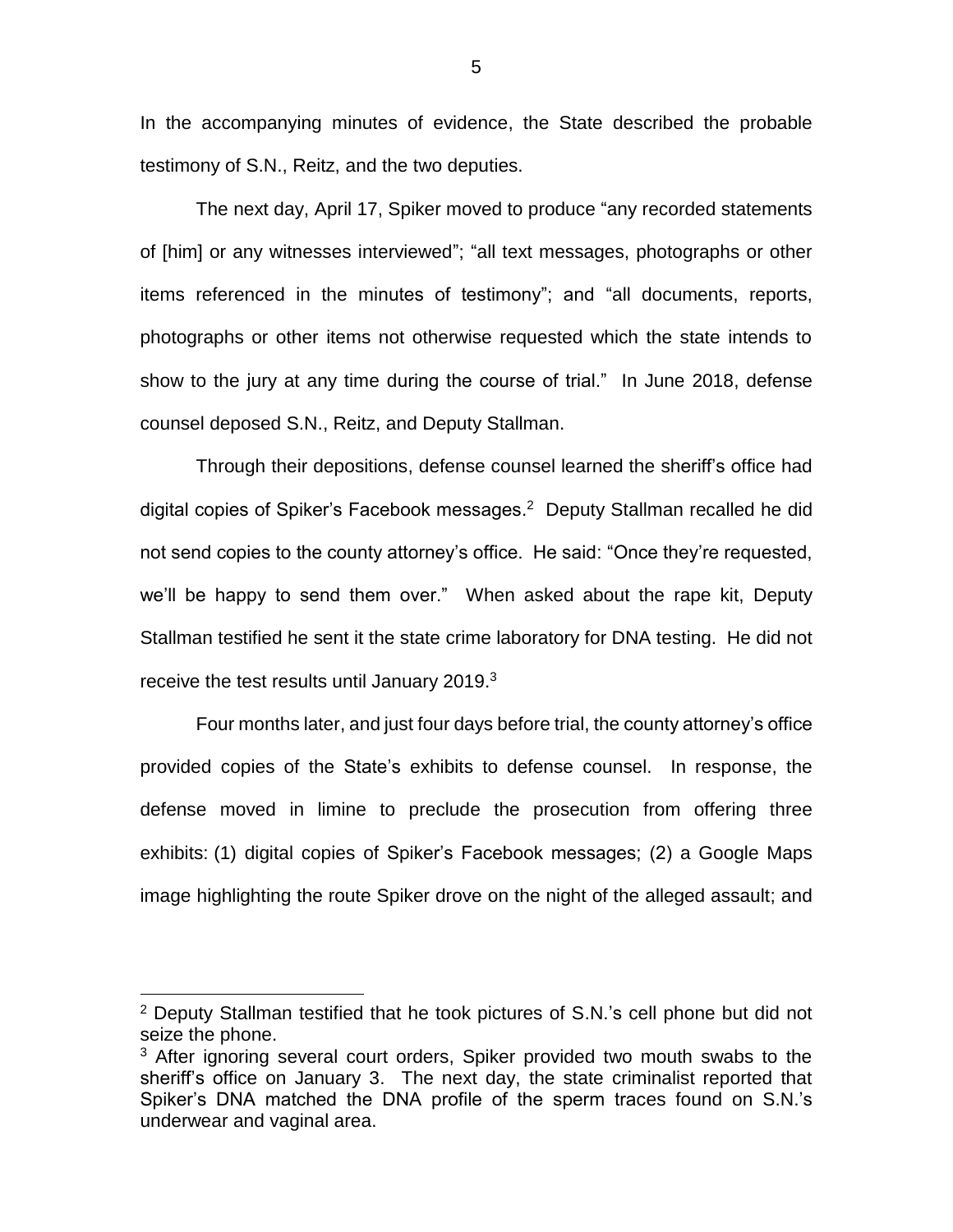(3) an information sheet summarizing S.N.'s description of the sex  $act<sup>4</sup>$ . The motion asserted the State's disclosure was untimely and the evidence lacked foundation in the minutes of evidence.

On the morning of trial, the district court held a hearing on Spiker's motion. In defending the late disclosure, the prosecutor claimed he discovered the evidence a few days before trial and provided the exhibits to defense counsel "within hours" of receiving them.<sup>5</sup> The prosecutor explained: "I never had them in any other way, and law enforcement didn't get them." Still, Spiker's attorney argued the April 17 motion to produce placed "some duty on the State to go get the documents that they know they're going to use or that have been requested." The court sustained the defense motion on the first two exhibits but noted the State could make an offer of proof for admission during trial.<sup>6</sup>

After the State's opening statement, the court recessed and reconvened with counsel on the record. The defense moved for a mistrial, claiming the State violated Iowa Rule of Criminal Procedure 2.14(2)(a)(1) by failing, during pretrial discovery, to produce copies of messages sent from Spiker's Facebook account. In resistance, the State argued it made little difference for Spiker to have copies, claiming the defense knew about the contents of those messages through

<sup>&</sup>lt;sup>4</sup> The information sheet stated: "Patient reports [Spiker] spit on her vagina, fingers were placed in her anus, no condom used, patient unsure of ejaculation but states she felt like something is dripping from her vagina, patient report[s] spit was on her clitoris and inner thighs."

<sup>5</sup> According to the prosecutor, S.N. printed out the Facebook messages and Google Maps image from her cell phone and provided copies to the county attorney's office five days before trial. As to the third exhibit, the prosecutor said he unknowingly came across the victim information sheet at the sheriff's office.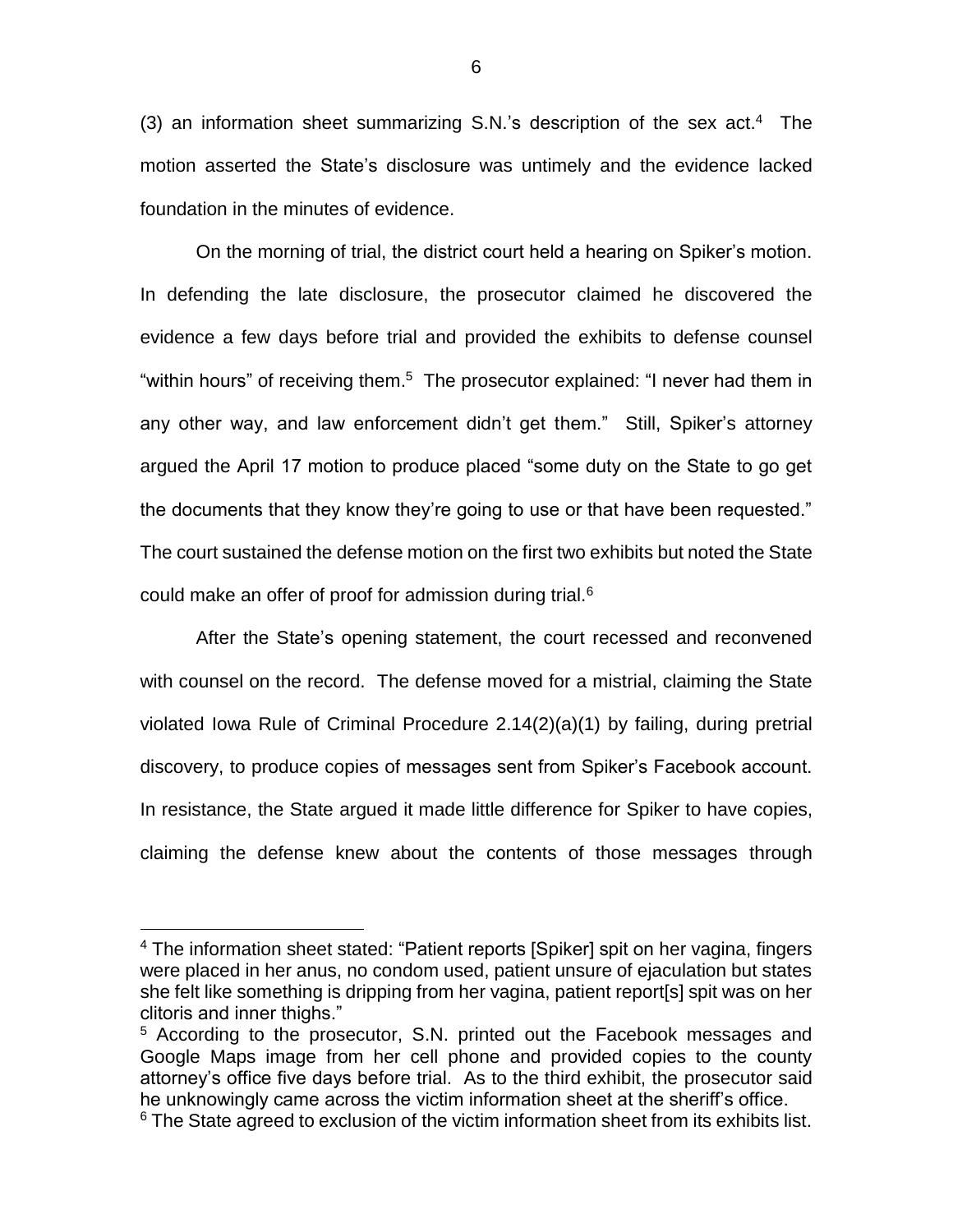depositions. The court agreed the State violated discovery rule 2.14. But the court denied the mistrial motion. Instead, the court granted a continuance for the defense to depose S.N. about the relevant messages.

On the second day of trial, the defense renewed its request for mistrial and as an alternative, requested a continuance. Just that morning, Spiker's attorney deposed the sexual assault nurse examiner, Julie Humes, and discovered for the first time the rape kit included an anal swab. The nurse testified she wrote down S.N.'s description of the sex act, including the statement that "fingers were placed in her anus." Based on the nurse's testimony, Spiker's attorney insisted a DNA test of the anal swab was crucial before trial continued. He urged: "[I]f there are medical records that would show there is no damage or it doesn't appear that anything was inserted into her anus that would certainly be beneficial."

In resistance, the prosecutor asserted neither a mistrial nor continuance was appropriate. Instead, the State agreed to tell the jury that "there was no testing done on [the anal swab]," that "there were no anal injuries and that there was no DNA found." The State reminded the court "the charge is for vaginal rape, not an anal rape." Because the defense accepted the stipulation, the court overruled both motions.

During trial, the State offered testimony from S.N., Deputy Stallman, Reitz, and Humes. The court overruled the defense motion in limine and allowed the jury to consider the exhibits at issue. Spiker took the stand in his own defense. He testified the sexual intercourse with S.N. was consensual. After hearing all the evidence, the jury found Spiker guilty as charged.

7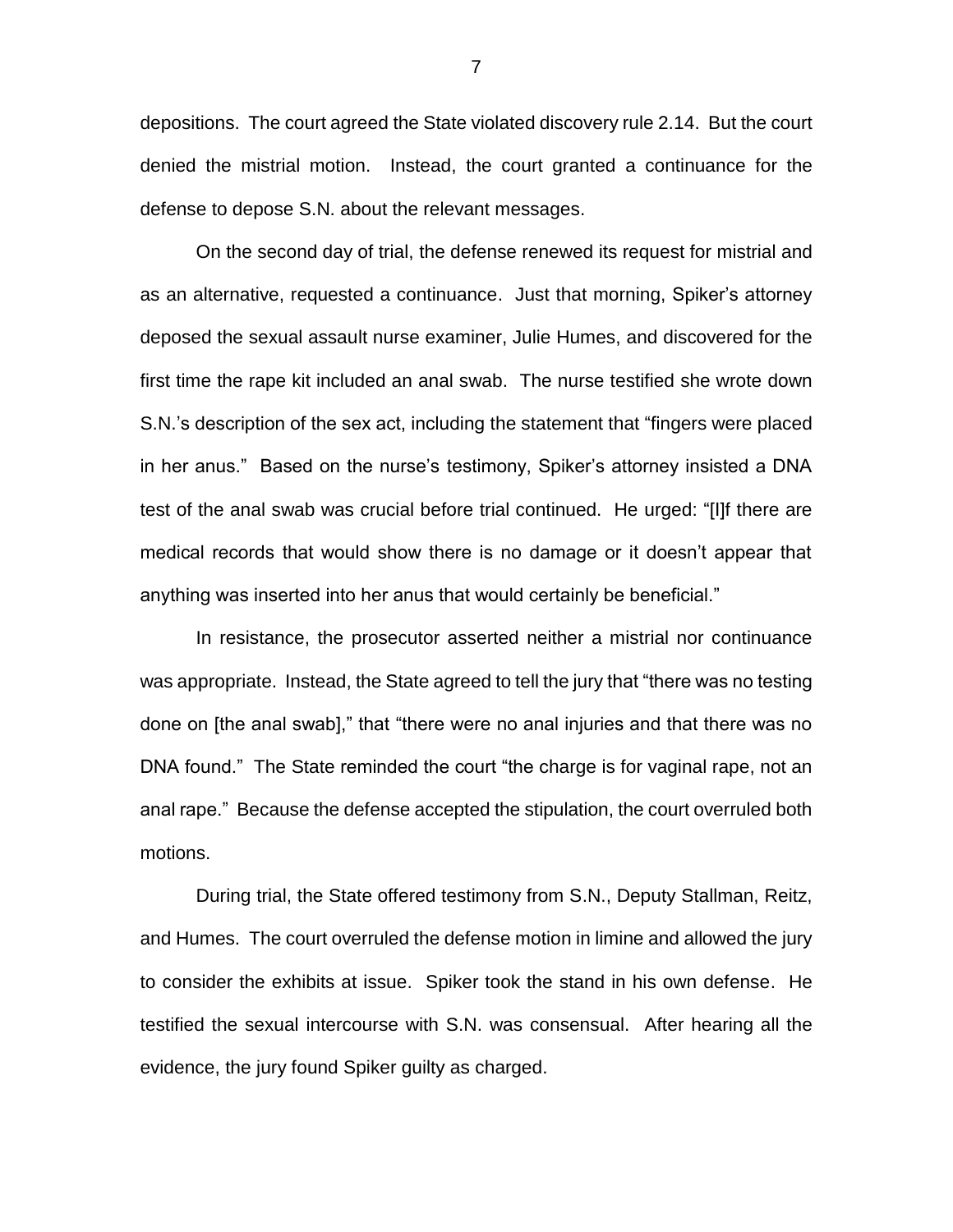In June 2019, Spiker filed a motion for new trial, reprising the same issues as his motion for mistrial. Finding Spiker suffered no prejudice from the late disclosure of evidence under the Iowa rules of criminal procedure, the court denied the motion. The court sentenced him to a prison term not to exceed ten years.

Spiker now appeals.

## **II. Scope and Standard of Review**

Spiker challenges the district court's rulings on his mistrial or new trial motions and request for continuance. We review both the denial of a mistrial and new trial for an abuse of discretion. *State v. Plain*, 898 N.W.2d 801, 811 (Iowa 2017) (motion for mistrial); *State v. Reeves*, 670 N.W.2d 199, 203 (Iowa 2003) (motion for new trial). We reverse only if the denial was based "on grounds or for reasons clearly untenable or to an extent clearly unreasonable." *Id.* We apply that same standard when considering the denial of a continuance.<sup>7</sup> State v. Clark, 814 N.W.2d 551, 560 (Iowa 2012). Because the decision "lies within the broad discretion of the trial court," we do not disturb the court's ruling "unless an injustice has resulted." *State v. Leutfaimany*, 585 N.W.2d 200, 209 (Iowa 1998).

## **III. Analysis**

 $\overline{a}$ 

## **A. Motions for Mistrial and New Trial**

## **1. Brady Rule**

Spiker argues the district court erred in denying his motion for new trial, claiming the State's late disclosure of potentially exculpatory evidence violated his

 $7$  Spiker asserts the correct standard of review is de novo because his claim implicates his constitutional right to present a defense. But he makes no arguments on how the denial of a continuance deprived him due process or a fair trial. We choose to apply the general rule.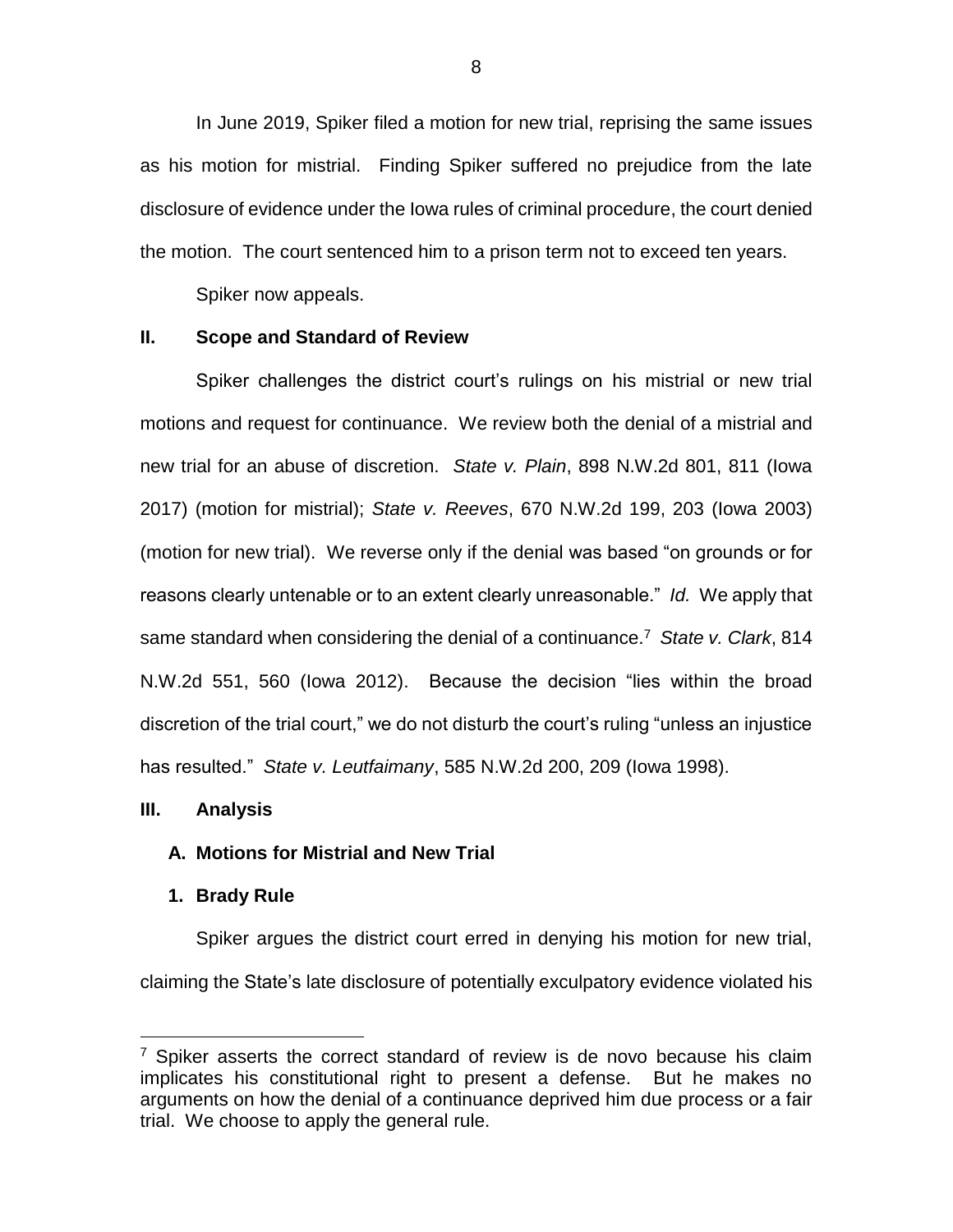due process rights under *Brady v. Maryland*, 373 U.S. 83, 87 (1963). He claims the prosecution's failure to provide this evidence sooner "prevented [him] from receiving a fair trial."

The State contests error preservation, arguing the district court never ruled on the *Brady* issue. We agree Spiker's failure to preserve error prevents us from reaching this claim. "It is a fundamental doctrine of appellate review that issues must ordinarily be both raised and decided by the district court before we will decide them on appeal." *Meier v. Senecaut*, 641 N.W.2d 532, 537 (Iowa 2002). Although Spiker did raise a *Brady* claim in his motion for new trial, the court did not rule on the issue. In fact, the court overlooked it. In citing the grounds for relief, the court stated:

The motion does not cite any particular ground but would appear to implicate Rule 2.24(2)(b)(9), "when from any other cause the defendant has not received a fair and impartial trial" and/or "when the court has misdirected the jury in a material matter of law, or has erred in the decision of any question of law during the course of the trial, or when the prosecuting attorney has been guilty of prejudicial misconduct during the trial thereof before a jury."

So the court followed the framework under rule 2.24(2)(b) in determining whether a new trial was warranted. Because the court did not conduct a separate constitutional analysis under *Brady*, we likewise decline to do so on appeal.

## **2. Discovery Violation**

Spiker also asserts the State's late disclosure of his "written or recorded statements" violated Iowa Rule of Criminal Procedure 2.14(2)(a)(1). He claims the prosecution knew or should have known the sheriff's office had digital copies of his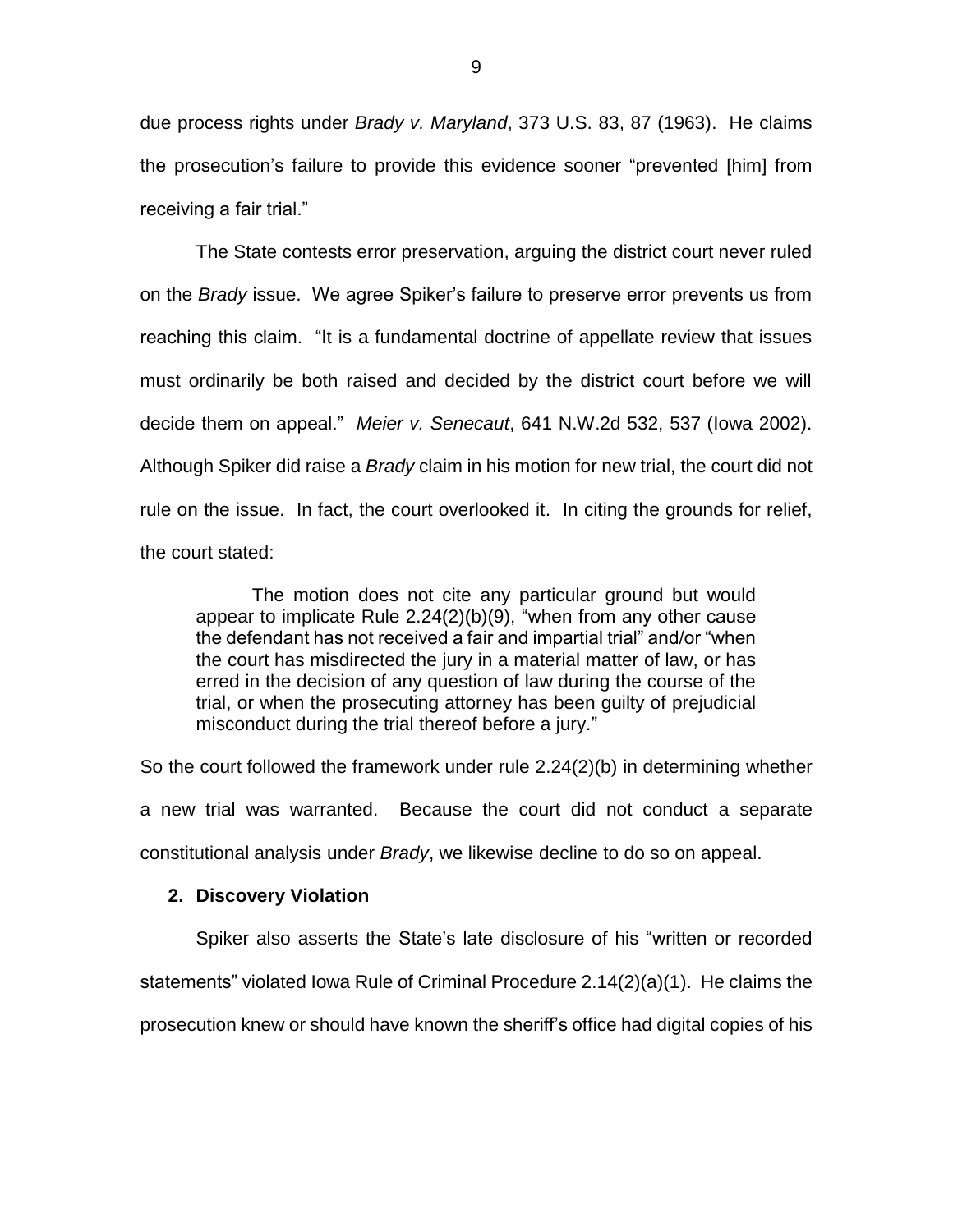Facebook messages from the night of the assault and therefore had a duty to disclose them.

The State raises two counterarguments. First, the State argues we should reject Spiker's claim because "he does not actually explain why [a rule 2.14 violation] would entitle him to a new trial." Second, the State contends Spiker suffered no prejudice from the discovery violation because the defense had notice of the "substance" of the messages through other means.

Rule 2.14(2)(a)(1) requires the State to disclose "[a]ny relevant written or recorded statements made by the defendant or copies thereof, within the possession, custody or control of the state, unless same shall have been included with the minutes of evidence accompanying the indictment or information." Because the State did not provide copies of his recorded statements until four days before trial, Spiker sought a mistrial, claiming the late disclosure was prejudicial.

Although agreeing the State committed a discovery violation, the district court declined to grant a mistrial. Instead, the court allowed a one-day continuance for the defense to depose S.N. about the messages. In overruling Spiker's motion for new trial, the court relied on *State v. Piper*, 663 N.W.2d 894 (Iowa 2003), *overruled on other grounds by State v. Hanes*, 790 N.W.2d 545 (Iowa 2010). 8

On appeal, Spiker does not specify how the district court abused its discretion in denying his motions under rule 2.14(2)(a)(1). He contends the State violated the rule by failing to timely provide copies of his statements. But he does

<sup>&</sup>lt;sup>8</sup> In *Piper*, the Iowa Supreme Court found the State's late disclosure of evidence did not prejudice the defense because the trial court gave additional time for discovery and granted recesses during trial to resolve any issues. 663 N.W.2d 896.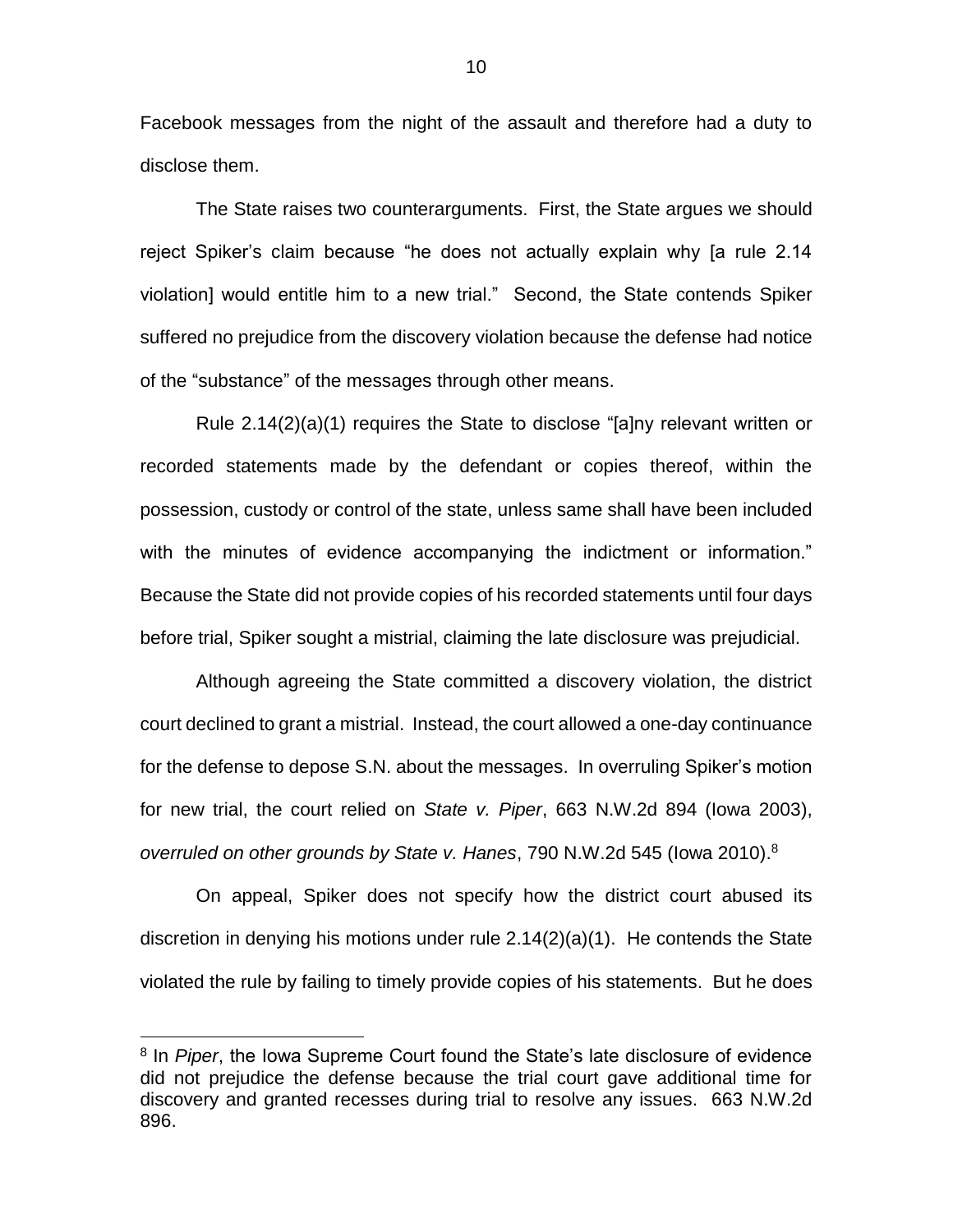not assert he was prejudiced by the discovery violation. In his appellant's brief, Spiker conflates his arguments under the *Brady* rule and Iowa Rule of Criminal Procedure 2.14(2)(a)(1). But these rules raise distinct legal issues. *See State v. Land*, No. 11-1417, 2013 WL 104836, at \*3 (Iowa Ct. App. Jan. 9, 2013) (applying different standards of review for *Brady* claim involving constitutional right to due process and "district court's administration of discovery rules"). Because Spiker provides no independent analysis on the discovery rule, he waives the issue. *See*  Iowa R. App. P. 14(a)(3); *see also State v. Adney*, 639 N.W.2d 246, 250 (Iowa Ct. App. 2001) ("When a party, in an appellate brief, fails to state, argue, or cite to authority in support of an issue, the issue may be deemed waived.").

For these reasons, we affirm the district court orders denying the motion for mistrial and motion for new trial.

#### **B. Motion to Continue**

Next, Spiker contends the district court abused its discretion in denying his motion to continue the trial based on newly discovered evidence. He asserts the State's late disclosure of rape-kit evidence involving allegations of anal penetration violated his right to present a defense. He claims he "should have been afforded the right to examine and test the validity of the evidence." In his view, testing of the anal swab could have helped his defense because he "could have shown that [his] DNA was not on the swab, that his fingers were not inserted into the anus of [S.N.] and therefore that the allegations of [S.N.] were false."

The State lodges another error-preservation challenge, claiming Spiker "waived this claim by stipulating that his DNA was not found on [S.N.'s] anus and [S.N.] suffered no injury to her anus." We agree.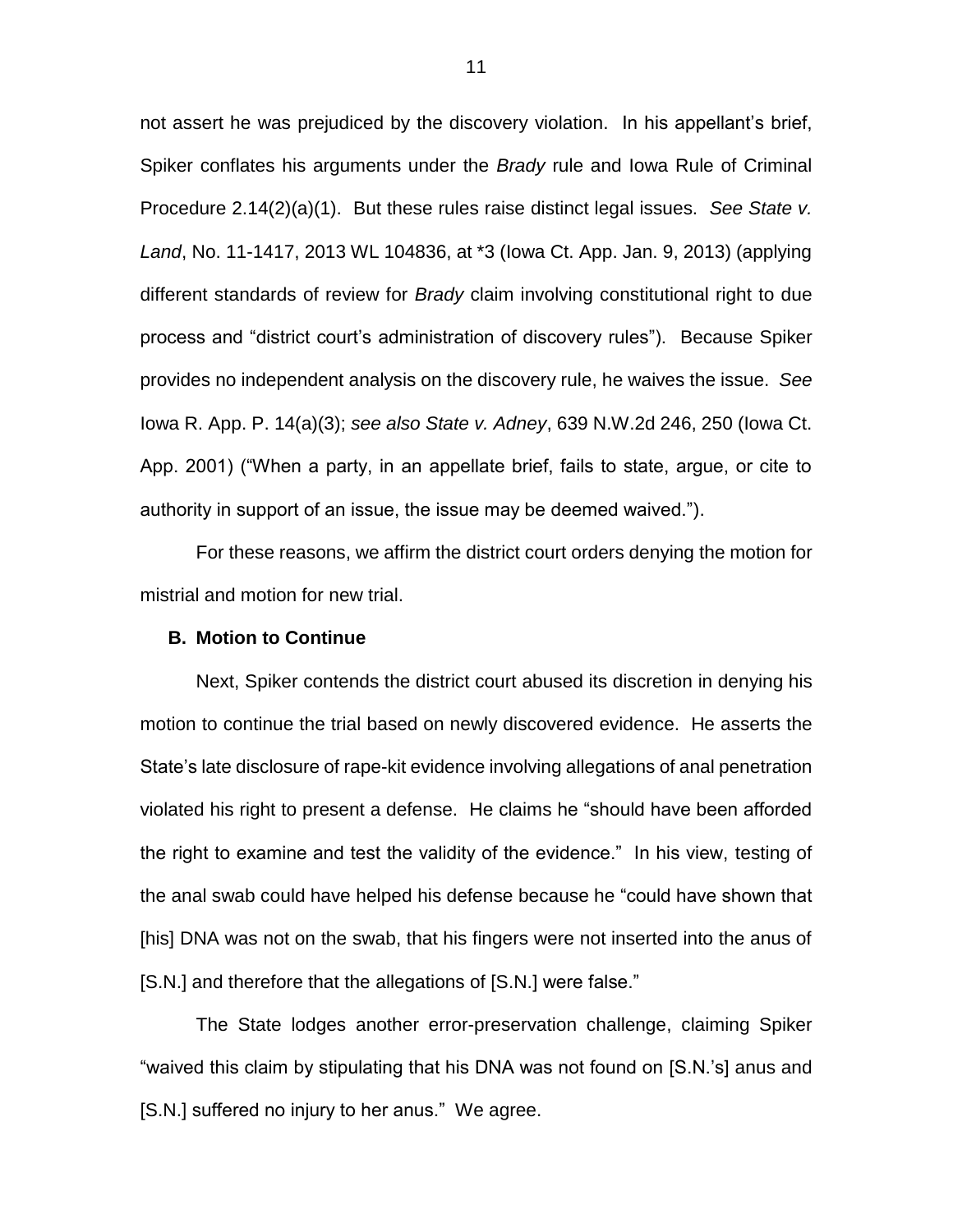To preserve error for appeal, a party "cannot both object and consent to evidence." *State v. Schmidt*, 312 N.W.2d 517, 518 (Iowa 1981). After a party objects, a "subsequent affirmative act amounting to an express or implied assent to the reception of the evidence" waives that objection. *Id.* (quoting 89 C.J.S. Trial § 661 (1955)). So in this context, the question is whether "[Spiker], through trial counsel, *affirmatively* consented to the admission of specific testimony or other evidence at trial that had been subject to a prior objection." *State v. Brown*, 656 N.W.2d 355, 361 (Iowa 2003) (citations omitted).

Spiker challenged the rape-kit evidence twice during trial. First, in his motion in limine to exclude a victim information sheet containing S.N.'s allegation of anal penetration. Second, in his motion for a continuance to conduct testing on the anal swab for DNA evidence. Both issues were resolved by agreement. On the motion in limine, the State agreed not to bring in the victim information sheet, so the jury never saw that evidence. On the motion to continue, the State offered to stipulate that (1) Spiker's DNA did not appear on the anal swab and (2) there was no anal injury. Defense counsel conditionally agreed: "So I think we'll—okay, so I—I'm fine. I guess we would still need to make sure we make that stipulation to the jury, because there's no one to testify to these matters."

As requested, the district court told the jury: "The State stipulates and agrees there was no injury to the anus of [S.N.] . . . in this case and there was no DNA belonging to Alex Spiker in or around the anus as a result of the incident described on April 6, 2018." In response, defense counsel said: "That is a correct stipulation, Your Honor."